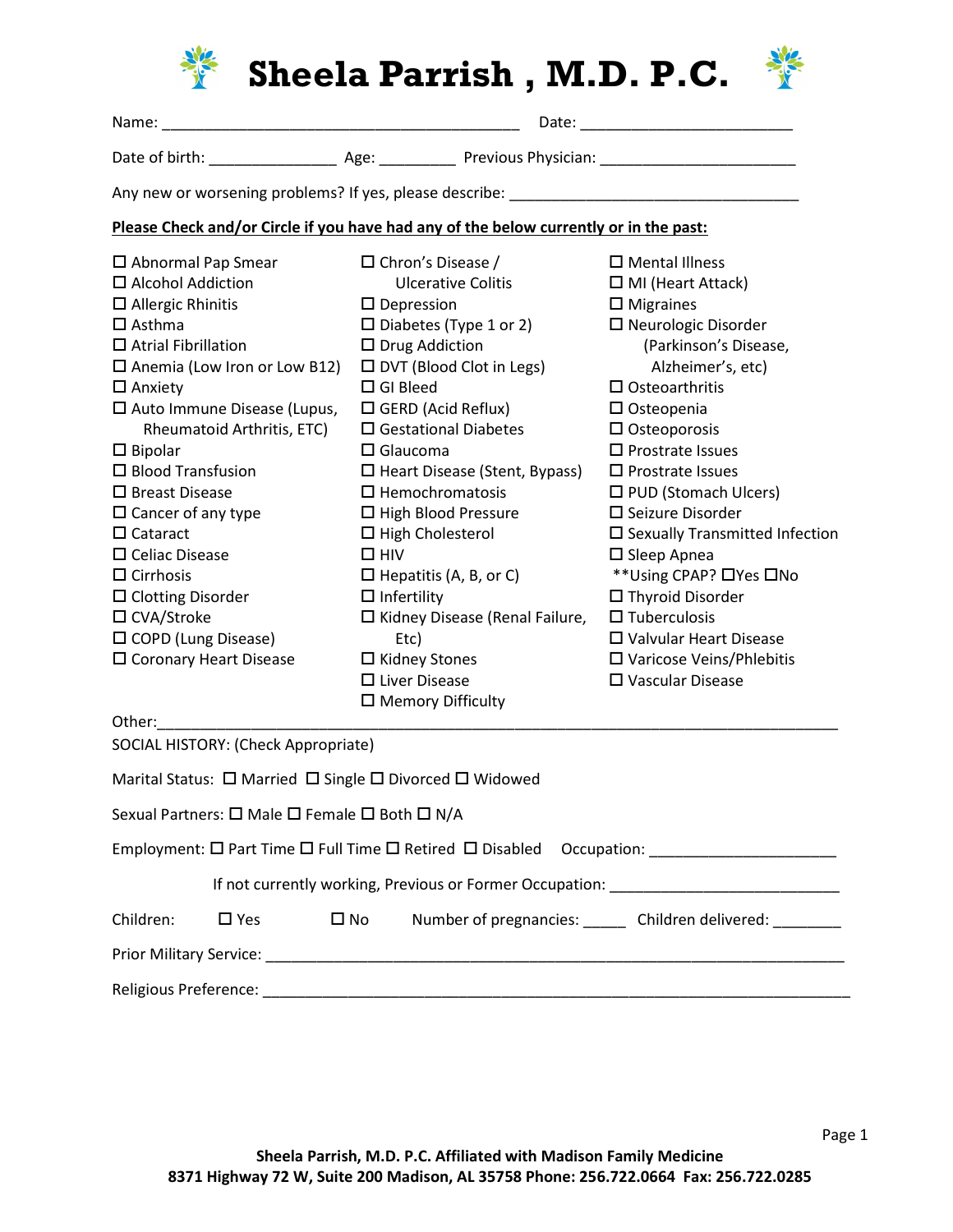

Sheela Parrish, M.D. P.C. **拳** 



## RISK FACTORS:

| <u> Tobacco Use</u> :                                                    |                                                | $\Box$ Current $\Box$ Former $\Box$ Never                                        |          |                               |                                          |  |
|--------------------------------------------------------------------------|------------------------------------------------|----------------------------------------------------------------------------------|----------|-------------------------------|------------------------------------------|--|
|                                                                          |                                                |                                                                                  |          |                               |                                          |  |
|                                                                          |                                                |                                                                                  |          |                               |                                          |  |
| Type of Tobacco:                                                         |                                                | □ Cigarettes □ Cigars □ Snuff □ Vapor □ Chew                                     |          |                               |                                          |  |
| $\square$ Yes<br>Caffeine Use:<br>$\square$ No                           |                                                |                                                                                  |          |                               |                                          |  |
| Alcohol Use:<br>$\square$ Yes<br>$\square$ No                            |                                                | How many per day: _________________ Type of alcohol: ___________________________ |          |                               |                                          |  |
| $\square$ No<br>Marijuana Use: □ Yes                                     |                                                |                                                                                  |          |                               |                                          |  |
| Any history of recreational, IV, or other drug use? $\Box$ Yes $\Box$ No |                                                |                                                                                  |          |                               |                                          |  |
|                                                                          |                                                |                                                                                  |          |                               |                                          |  |
| Received a Blood Transfusion:                                            |                                                | $\square$ Yes<br>⊟ No                                                            |          |                               |                                          |  |
| Received a tattoo:                                                       |                                                | $\square$ No<br>$\Box$ Yes                                                       |          |                               |                                          |  |
| Been intimate with anyone who has tattoos:<br>Any evidence of Hepatitis: | $\Box$ Yes                                     | $\square$ Yes<br>$\square$ No<br>$\square$ No                                    |          |                               |                                          |  |
|                                                                          |                                                |                                                                                  |          |                               |                                          |  |
|                                                                          |                                                |                                                                                  |          |                               |                                          |  |
| Past Surgical History: (Please write dates beside surgery)               |                                                |                                                                                  |          |                               |                                          |  |
| $\square$ Appendectomy                                                   |                                                | $\Box$ Hemorrhoidectomy                                                          |          | *Ovaries Removed □ Yes □ No   |                                          |  |
| $\square$ Back Surgery                                                   |                                                | □ Joint Replacement                                                              |          |                               | Reason: National Property of the Reason: |  |
| $\square$ Breast Surgery                                                 | $\Box$ Joint Surgery                           |                                                                                  |          | $\Box$ Prostate Surgery       |                                          |  |
| $\Box$ CABG (Heart Bypass)                                               |                                                | $\Box$ Kidney Transplant                                                         |          | $\square$ Sinus Surgery       |                                          |  |
| $\Box$ Carotid Endarterectomy                                            |                                                | $\Box$ Knee Arthroscopy                                                          |          | $\square$ Sleep Apnea Surgery |                                          |  |
| $\Box$ Carpel Tunnel                                                     |                                                | $\Box$ Nephrectomy (Kidney                                                       |          | $\Box$ Thyroid Surgery        |                                          |  |
| $\Box$ Gallbladder Removed                                               | Removed)                                       |                                                                                  |          | □ Tonsils Removed             |                                          |  |
| □ Colon Resection                                                        |                                                | $\square$ Pacemaker Implanted                                                    |          | $\square$ Vascular Surgery    |                                          |  |
| $\Box$ Gastric Bypass / Sleeve                                           |                                                | $\Box$ Parathyroidectomy                                                         |          |                               |                                          |  |
| $\Box$ Heart Valve Surgery                                               | $\Box$ Pneumonectomy<br>□ Hysterectomy/Overies |                                                                                  |          |                               |                                          |  |
|                                                                          |                                                |                                                                                  |          |                               |                                          |  |
| <b>FAMILY HISTORY:</b>                                                   |                                                |                                                                                  |          |                               |                                          |  |
|                                                                          | <b>Father</b>                                  | Mother                                                                           | Siblings | Children                      | Grandparents                             |  |
| High Blood Pressure                                                      | □                                              | □                                                                                | □        | □                             | ◻                                        |  |
| Heart Disease/ Heart Attack                                              | □                                              | □                                                                                | □        | □                             | □                                        |  |
| Kidney Disease (Chronic)                                                 | □                                              | □                                                                                | □        | □                             | □                                        |  |
| <b>Diabetes</b>                                                          | ◻                                              | □                                                                                | □        | □                             | □                                        |  |
| Stroke                                                                   | □                                              | □                                                                                | □        | □                             | □                                        |  |
| Asthma                                                                   | ◻                                              | □                                                                                | □        | □                             | □                                        |  |
| Arthritis                                                                | □                                              | □                                                                                | □        | □                             | □                                        |  |
| <b>Thyroid Disorder</b>                                                  | □                                              | □                                                                                | □        | □                             | □                                        |  |
| Genetic Disorder                                                         | □                                              | □                                                                                | □        | □                             | □                                        |  |
| <b>Clotting Disorder</b>                                                 | $\Box$                                         | □                                                                                | □        | □                             | $\Box$                                   |  |
| Cancer                                                                   | □                                              | $\Box$                                                                           | □        | $\Box$                        | $\Box$                                   |  |
| Name:                                                                    |                                                |                                                                                  | Date:    |                               | Page 2                                   |  |

Sheela Parrish, M.D. P.C. Affiliated with Madison Family Medicine 8371 Highway 72 W, Suite 200 Madison, AL 35758 Phone: 256.722.0664 Fax: 256.722.0285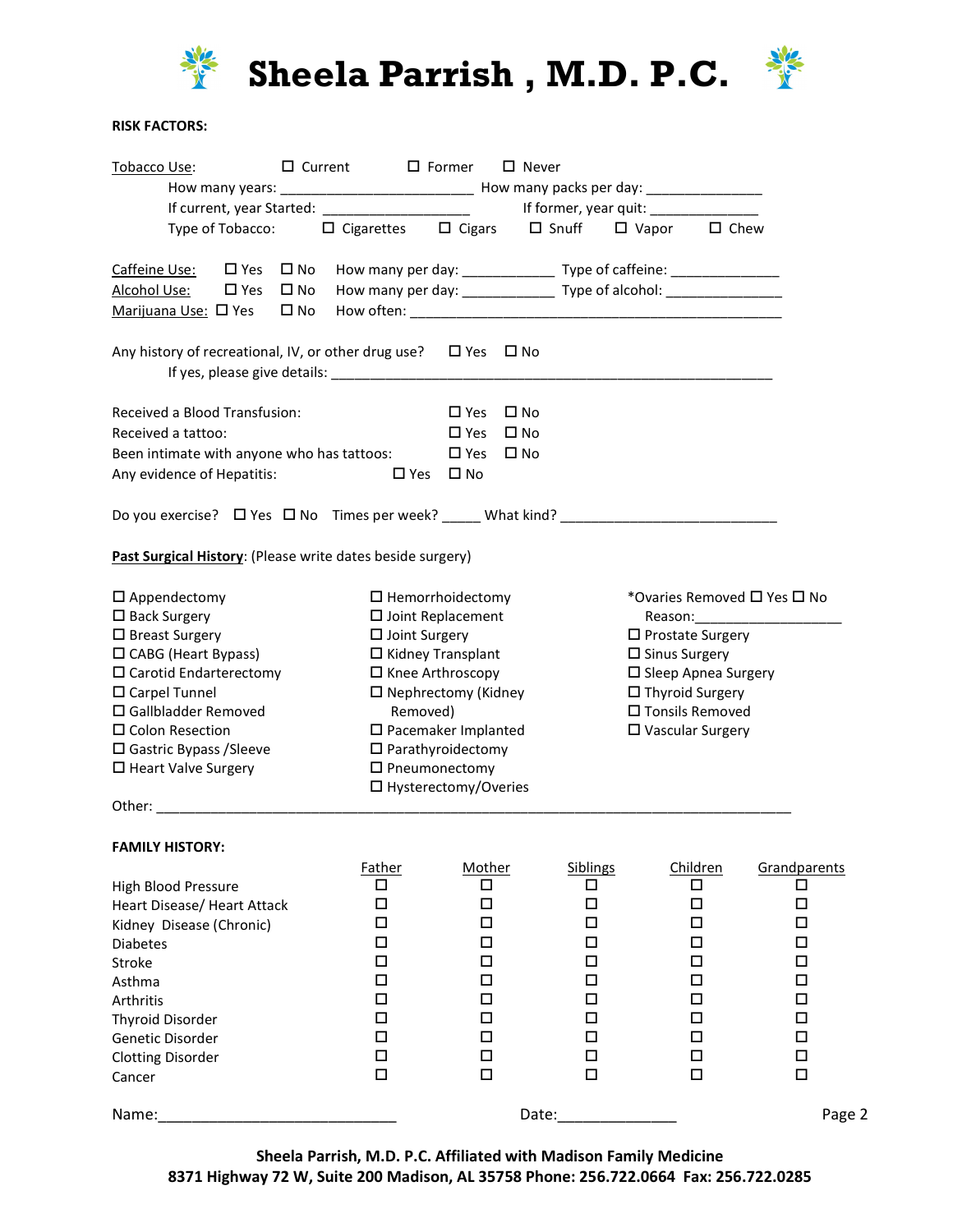

Sheela Parrish, M.D. P.C. **拳** 



| Year of last:                                            |                                                                                                                                                                             |                  | Tetanud vaccine: ____________Flu vaccine: ____________Pneuovax: ____________Prevnar: ___________Shingles vaccine: __________                                                                                                         |
|----------------------------------------------------------|-----------------------------------------------------------------------------------------------------------------------------------------------------------------------------|------------------|--------------------------------------------------------------------------------------------------------------------------------------------------------------------------------------------------------------------------------------|
|                                                          |                                                                                                                                                                             |                  |                                                                                                                                                                                                                                      |
| Have you been diagnosed as a diabetic?<br>If yes,        |                                                                                                                                                                             | $\Box$ Yes       | $\square$ No                                                                                                                                                                                                                         |
|                                                          |                                                                                                                                                                             |                  |                                                                                                                                                                                                                                      |
|                                                          |                                                                                                                                                                             |                  |                                                                                                                                                                                                                                      |
|                                                          |                                                                                                                                                                             |                  |                                                                                                                                                                                                                                      |
|                                                          | History of abnormal pap: $\Box$ Yes                                                                                                                                         |                  | □ No Last menstrual period: ____________                                                                                                                                                                                             |
|                                                          |                                                                                                                                                                             |                  |                                                                                                                                                                                                                                      |
|                                                          |                                                                                                                                                                             |                  |                                                                                                                                                                                                                                      |
| <b>Type of Specialist:</b>                               | <u> 1989 - Johann John Stone, markin fizik eta idazlearia (h. 1982).</u><br>the contract of the contract of the contract of the contract of the contract of the contract of | Name:            | <u>state and the state of the state of the state of the state of the state of the state of the state of the state of the state of the state of the state of the state of the state of the state of the state of the state of the</u> |
|                                                          |                                                                                                                                                                             |                  |                                                                                                                                                                                                                                      |
| ALLEERGIES OR MEDICATION REACTION:<br><b>Alergic To:</b> |                                                                                                                                                                             | <b>Reaction:</b> | $\Box$ NO KNOWN DRUG ALLERGIES                                                                                                                                                                                                       |
|                                                          |                                                                                                                                                                             |                  |                                                                                                                                                                                                                                      |
|                                                          |                                                                                                                                                                             |                  |                                                                                                                                                                                                                                      |
|                                                          |                                                                                                                                                                             |                  |                                                                                                                                                                                                                                      |

Name:\_\_\_\_\_\_\_\_\_\_\_\_\_\_\_\_\_\_\_\_\_\_\_\_\_\_\_\_ Date:\_\_\_\_\_\_\_\_\_\_\_\_\_\_ Page 3

Sheela Parrish, M.D. P.C. Affiliated with Madison Family Medicine 8371 Highway 72 W, Suite 200 Madison, AL 35758 Phone: 256.722.0664 Fax: 256.722.0285